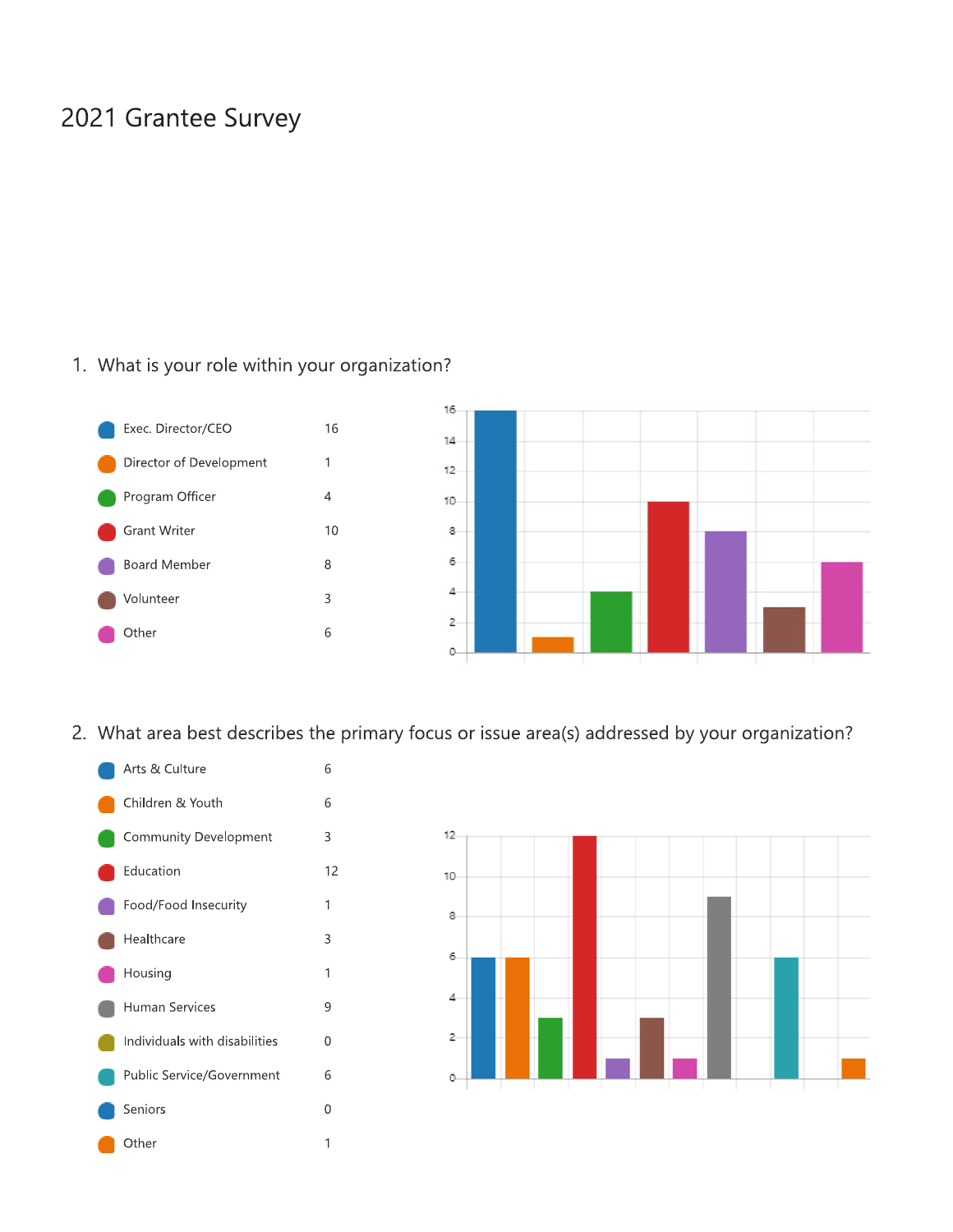3. What is the annual operating budget of your organization?



4. Your organization has received funds from the following grant program(s). (Check all that apply)





5. How would you rate the clarity and consistency of grant cycle opening and closing notifications?

**V** Insights 48

Responses

\*\*\*\*\*

4.52 Average Rating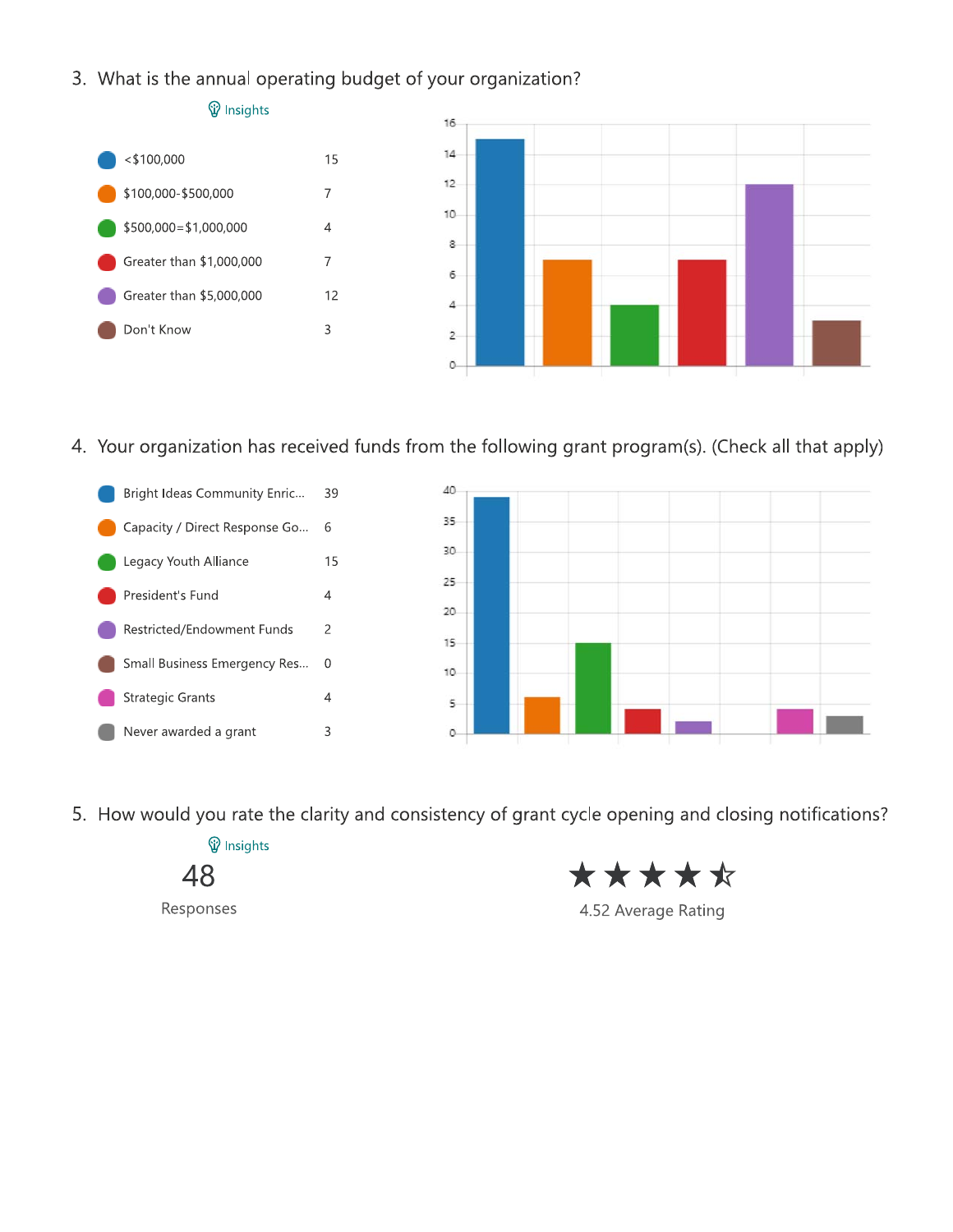6. Thinking about the most recent grant cycle, where or how did you receive notification? (Check all that apply)





7. Rate the frequency of funding opportunities:

| <b>V</b> Insights |                |
|-------------------|----------------|
| 48                | 4.42           |
| Responses         | Average Number |

8. Rate the timing of the funding opportunities

**V** Insights 48

Responses



4.44 Average Number

9. Thinking about the grant application process, please rate the following:

| $\blacksquare$ Neutral or N/A<br>Strongly agree<br><b>■</b> Agree                              | Strongly disagree<br>$\blacksquare$ Disagree |    |      |
|------------------------------------------------------------------------------------------------|----------------------------------------------|----|------|
| The grant quidelines are easy to understand.                                                   |                                              |    |      |
| The application is an appropriate length.                                                      |                                              |    |      |
| I feel comfortable approaching Foundation staff when<br>I have a questions or need assistance. |                                              |    |      |
| The Foundation staff are helpful in answering<br>questions or helping solve problems.          |                                              |    |      |
|                                                                                                | 100%                                         | 0% | 100% |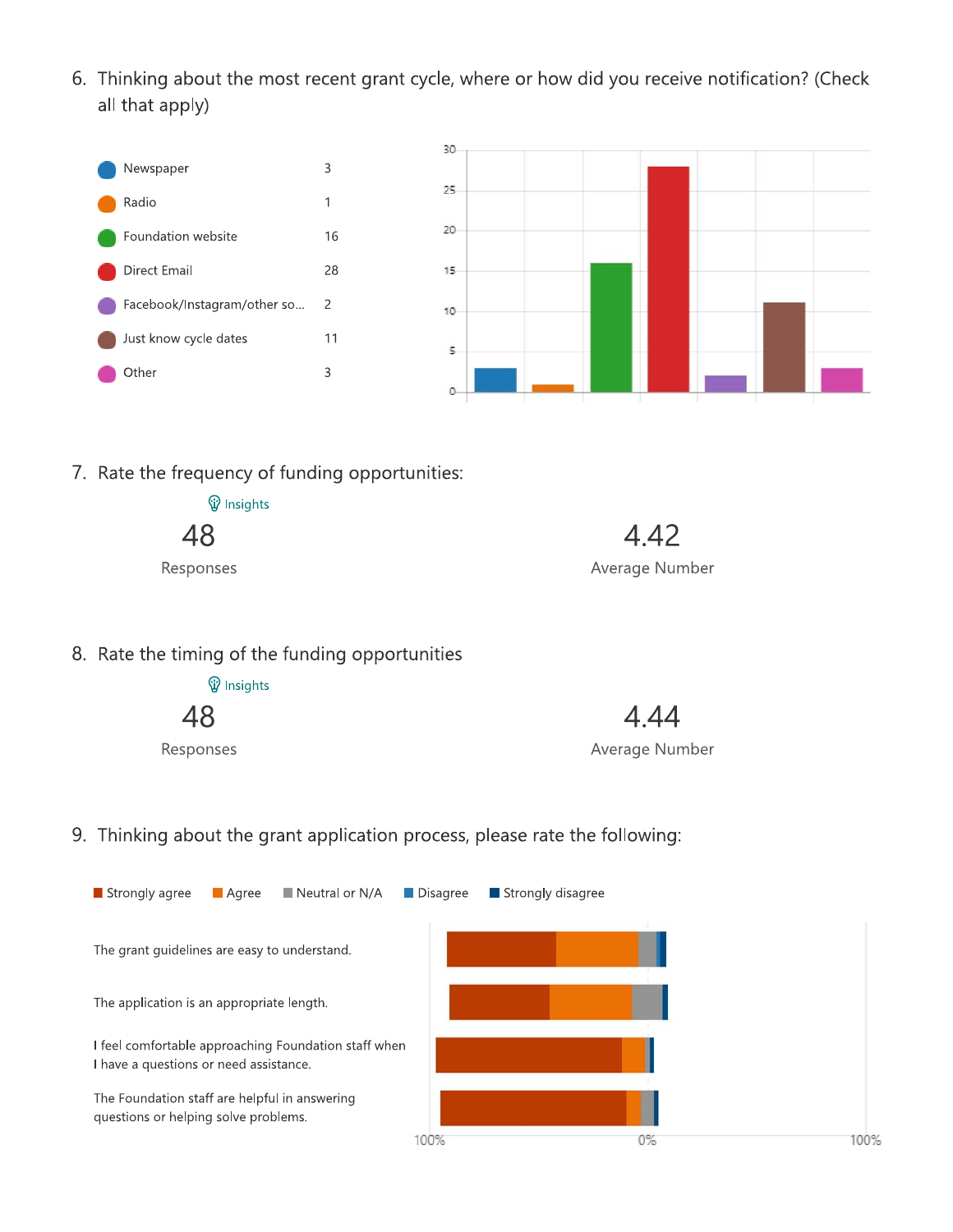10. I understand the grant review process and how grant award decisions are made by the foundation



11. I believe the grant evaluation process and award decisions to be fair.

| Strongly Agree <sup>(y)</sup> Insights | 22 |  |
|----------------------------------------|----|--|
| Agree                                  | 19 |  |
| Neutral                                | 7  |  |
| Disagree                               | O  |  |
| Strongly disagree                      | Ω  |  |



12. If you DID NOT receive a grant award for your most recent grant application, was the explanation clear







13. Choose the answer that best aligns with your feelings on the grant reporting requirements.

## **V** Insights

Yes, the reporting requirement... 40

- Yes, the reporting requirement... 8
- No, the reporting requirement... 0

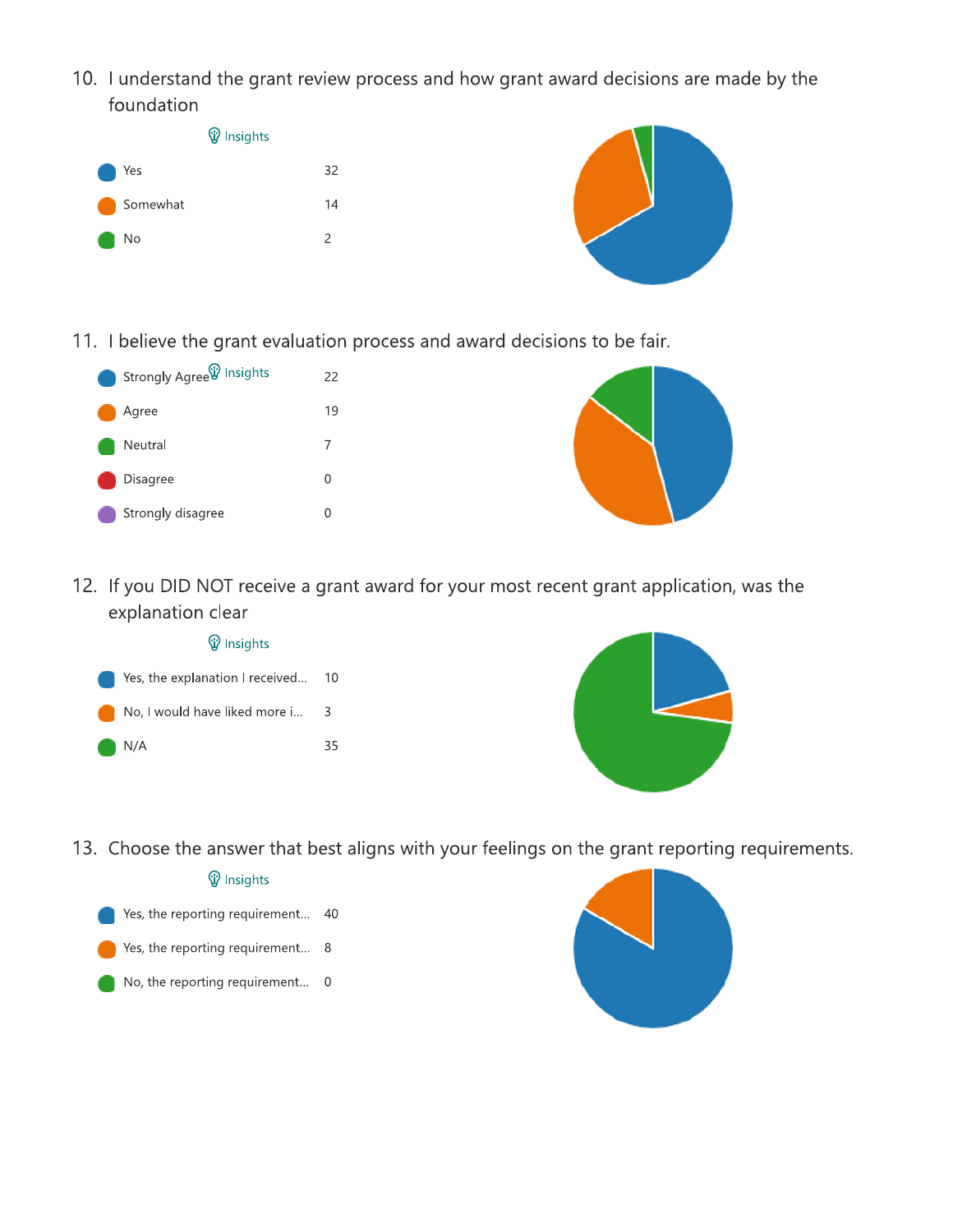T4. Any additional information you would like to share about the grant application, review, or reporting processes.

| <b>W</b> Insights | Latest Responses                                                           |
|-------------------|----------------------------------------------------------------------------|
| 13<br>Responses   | "We have not received a grant for approximately two years, but at the      |
|                   | "I have a hard time with the Excel sheet template for the "project budg    |
|                   | "With the youth grants, I think it is important to have the fiscal agent s |

15. How would you rate the Ottumwa Legacy Foundation's impact on your organization?

**W** Insights 48 Responses

4.54 Average Rating

T6. How would you rate the Ottumwa Legacy Foundation's impact on the Ottumwa community?

**V** Insights 48

Responses



T7. How would you rate the Ottumwa Legacy Foundation's im

 $\mathcal{P}$  Insights

| $\sim$ |  |
|--------|--|
|        |  |

Responses

 $\star \star \star \star \star$ 

'

(\$ T8. Th your opinion, in what way(s) could the Ottumwa Legacy Foundation be more impactful to the community?  $\,$ 4.63 Average Rating<br>Cy Foundation be mo<br>Latest Responses

| <b>W</b> Insights | Latest Responses                                                        |
|-------------------|-------------------------------------------------------------------------|
| 48                | "The foundation greatly impacted our project to build a new museum      |
| Responses         | "Possibly help smaller organizations to progress into the larger grants |
|                   | "I would advocate this with all foundations and sponsors, if you believ |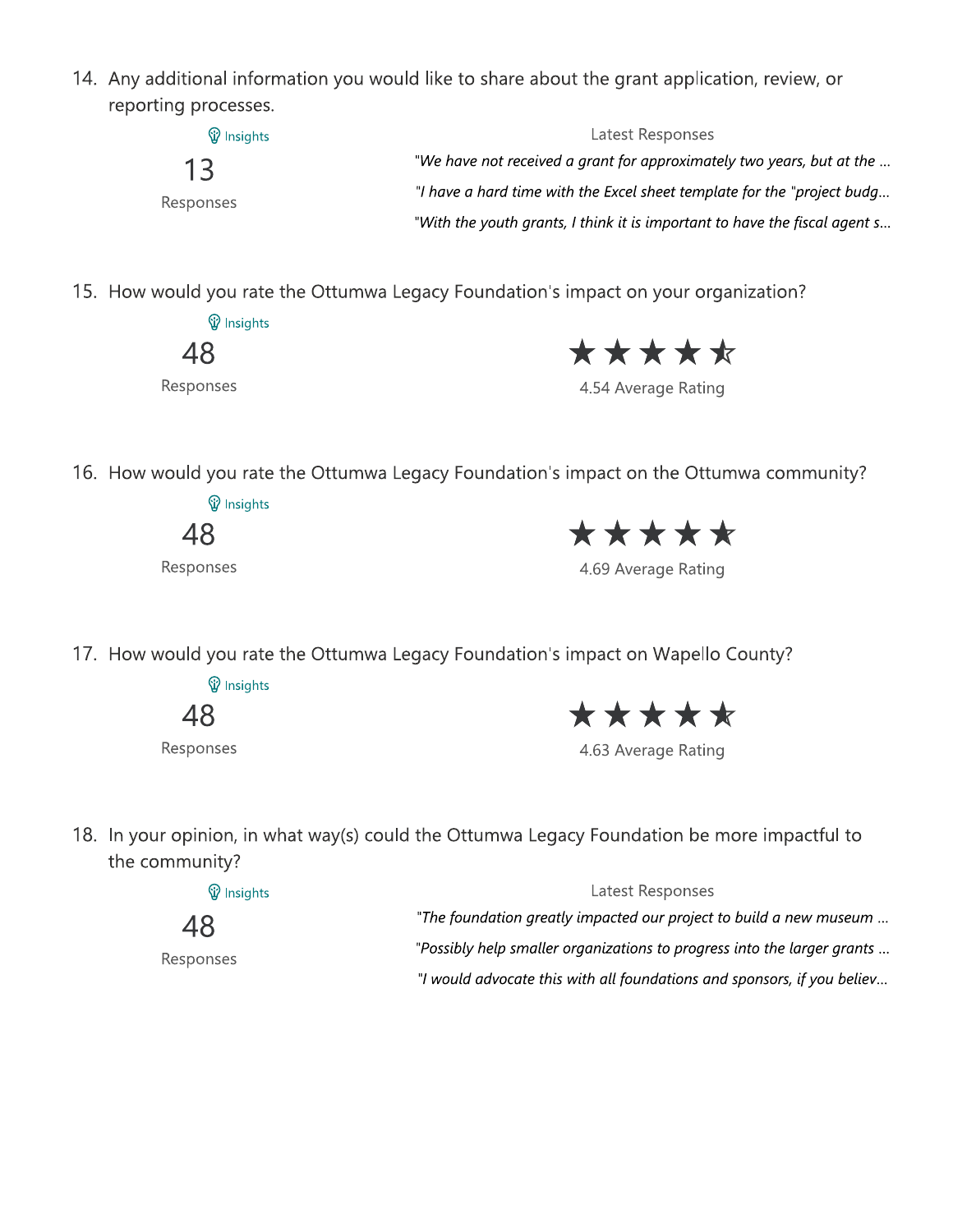19. Over the next 2 or 3 years, what do you believe will be the top issue(s) facing the Ottumwa area?

| <b>W</b> Insights | Latest Responses                                                       |
|-------------------|------------------------------------------------------------------------|
| 48                | "I am going to defer this question to others in the Ottumwa area. I am |
| Responses         | "Homelessness and access to low income housing."                       |
|                   | "Community and leadership building inclusive of the Latinx population" |

20. What are the top T or 2 challenges that your organization currently faces?  $\,$ 

| <b>W</b> Insights | Latest Responses                                                      |
|-------------------|-----------------------------------------------------------------------|
| 48                | "Designing a program and events curriculum which will get the public  |
| Responses         | "- The high cost of lumber and materials during our construction phas |
|                   | "Operational support and identifying leaders"                         |

21. Building capacity by bringing diversity, equity, and inclusion into practice.

48<br>
Responses<br>
21. Building capacity by br<br>
The Ottumwa Legacy F<br>
inclusive practices in the<br>
opportunity to learn free<br>
collective impact on the<br>  $\circledR$  Insights<br>
48<br>
Responses e Ottumwa Legacy Foundation has challenged themselves to advance diversity, equity, and inclusive practices in their organization and grantmaking processes. They value this opportunity to learn from their nonprofit partners because working together achieves a greater collective impact on the community.

| Responses                     | - The nigh cost of tumber and materials during our construction phas<br>"Operational support and identifying leaders"                                                                                                                                              |
|-------------------------------|--------------------------------------------------------------------------------------------------------------------------------------------------------------------------------------------------------------------------------------------------------------------|
|                               | ng capacity by bringing diversity, equity, and inclusion into practice.                                                                                                                                                                                            |
| tive impact on the community. | ttumwa Legacy Foundation has challenged themselves to advance diversity, equity, and<br>ve practices in their organization and grantmaking processes. They value this<br>tunity to learn from their nonprofit partners because working together achieves a greater |
| <b>W</b> Insights             | Latest Responses                                                                                                                                                                                                                                                   |
| 48                            | "We are looking at different programs and seminars that would appea                                                                                                                                                                                                |
| Responses                     | "At rbis time we are all volunteers. We accept all indivoduals of differe                                                                                                                                                                                          |
|                               | "We are a DEI organization, it is our mission, reflected in staff and boa                                                                                                                                                                                          |
|                               |                                                                                                                                                                                                                                                                    |

22. 2. Are you tracking/collecting demographics? If so, what type of data are you collecting?  $\,$ 

| <b>W</b> Insights | Latest Responses                                                      |
|-------------------|-----------------------------------------------------------------------|
| 48                | "We just opened the museum and community center two months ago.       |
| Responses         | "We collect information on the number of homeless in this area and th |
|                   | "race, ethnicity, school data"                                        |

23. It what way(s) might the Ottumwa Legacy Foundation support your DEI efforts?

| <b>W</b> Insights | Latest Responses                                                       |
|-------------------|------------------------------------------------------------------------|
| 48                | "Unknown at this time. "                                               |
| Responses         | "None that we can think of. "                                          |
|                   | "Uplift and partner with DEI orgs. Support their operations and work." |